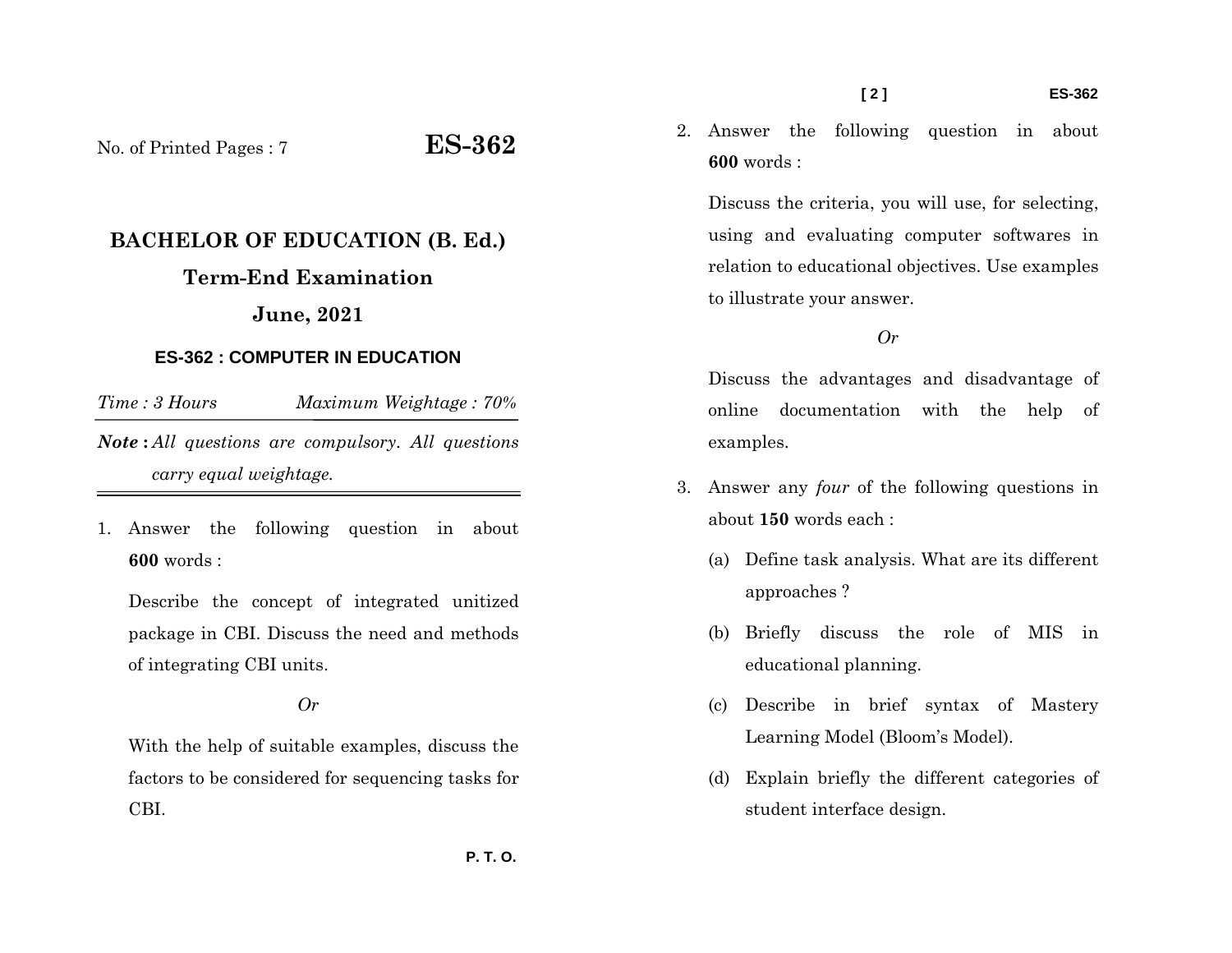$\left[3\right]$ 

**ES-362** 

- (e) Briefly discuss ethics of using computer in education.
- Briefly discuss the advantages of using  $(f)$ computers in educational administration.
- 4. Answer the following question in about  $600$  words :

"Computers have revolutionised educational evaluation." Do you agree with this statement? Justify your answer with the help of examples.

**ES-362** शिक्षा में स्नातक (बी. एड. ) सत्रांत परीक्षा जून, 2021 ई.एस.-362: शिक्षा में कम्प्यूटर समय : 3 घण्टे अधिकतम भारिता : 70% **नोट** : सभी प्रश्न अनिवार्य हैं। सभी प्रश्नों की भारिता समान है। 1. निम्नलिखित प्रश्न का उत्तर लगभग 600 शब्दों में दीजिए :

 $[4]$ 

सी. बी. आई. (CBI) में समेकित एकीकृत पैकेज की अवधारणा की व्याख्या कीजिए। CBI इकाइयों में एकोकरण को आवश्यकता एवं विधियों की परिचर्चा कोजिए।

**ES-362**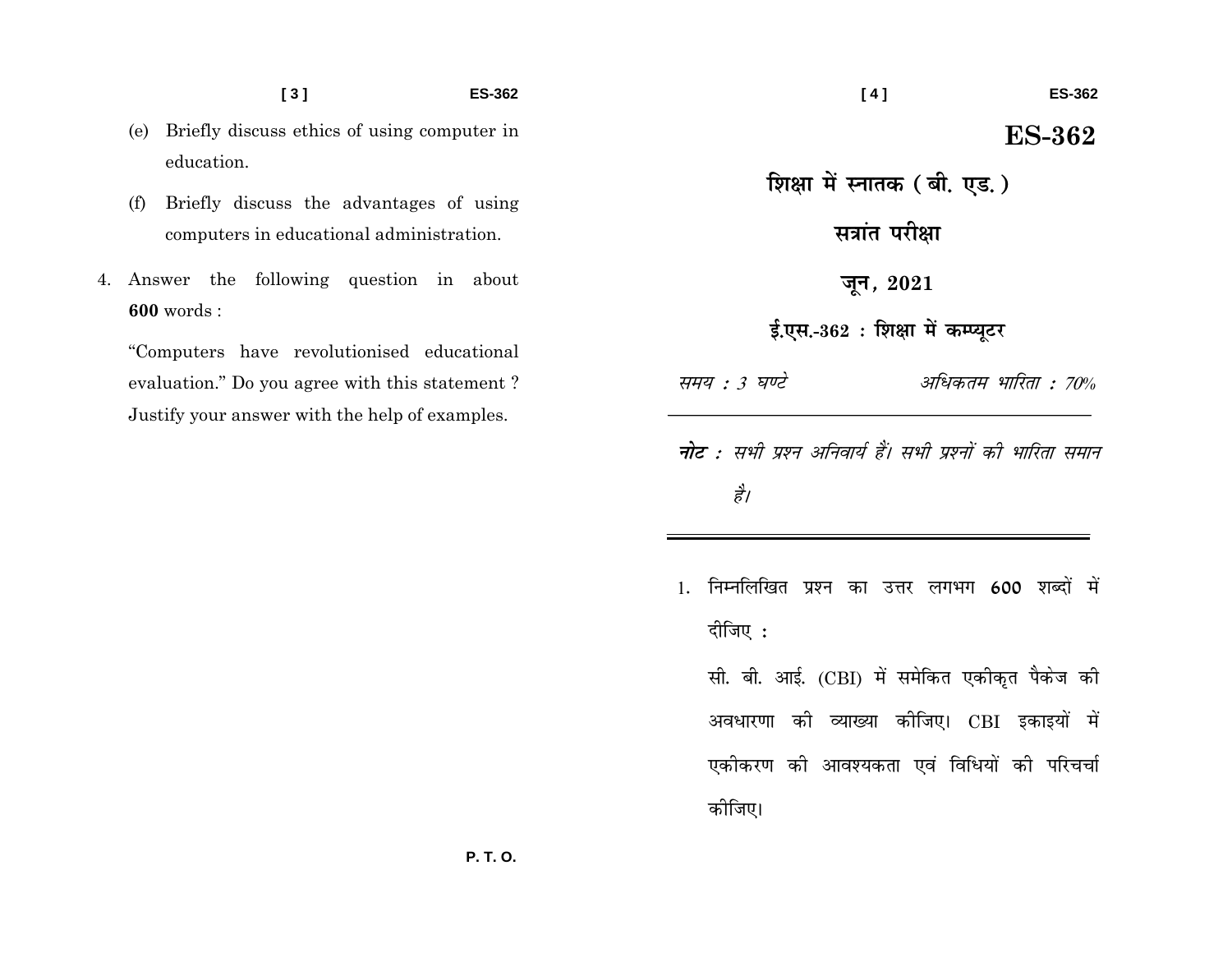# $[5]$ **ES-362** अथवा

- सी. बी. आई. (CBI) के विभिन्न प्रकार्यों को प्रभावित करने वाले कारकों की. उदाहरणों की सहायता से व्याख्या कीजिए।
- निम्नलिखित प्रश्न का उत्तर लगभग 600 शब्दों में  $2.$ दीजिए:

शैक्षिक उद्देश्यों के सन्दर्भ में कम्प्यूटर सॉफ्टवेयर के चुनाव, उपयोग और मूल्यांकन के मापदण्डों की व्याख्या कीजिए। अपने उत्तर को उदाहरणों की सहायता से स्पष्ट कोजिए।

#### अथवा

उदाहरणों की सहायता से ऑन-लाइन अभिलेखीकरण के लाभ एवं हानियों की परिचर्चा कीजिए।

- $[6]$ **ES-362** 3. निम्नलिखित में से किन्हीं **चार** प्रश्नों के उत्तर लगभग 150 शब्द प्रति उत्तर के अनुसार दीजिए :
	- (a) कार्य विश्लेषण को परिभाषित कीजिए। उसके विभिन्न उपागम कौन-कौन से हैं ?
	- (b) शैक्षिक नियोजन में प्रबन्धन सूचना तंत्र (MIS) की भूमिका को संक्षिप्त में परिचर्चा कोजिए।
	- (c) अधिपत्य अधिगम मॉडल (Mastery Learning Model) (ब्लूम मॉडल) के विन्यास का संक्षिप्त में विवरण दीजिए।
	- (d) शिक्षार्थी इन्टरफेस डिजाइन के विभिन्न वर्गों (प्रकारों) का संक्षिप्त वर्णन कोजिए।
	- (e) शिक्षा में कम्प्यूटर के प्रयोग से सम्बन्धित नैतिक मूल्यों पर संक्षिप्त में परिचर्चा कीजिए।